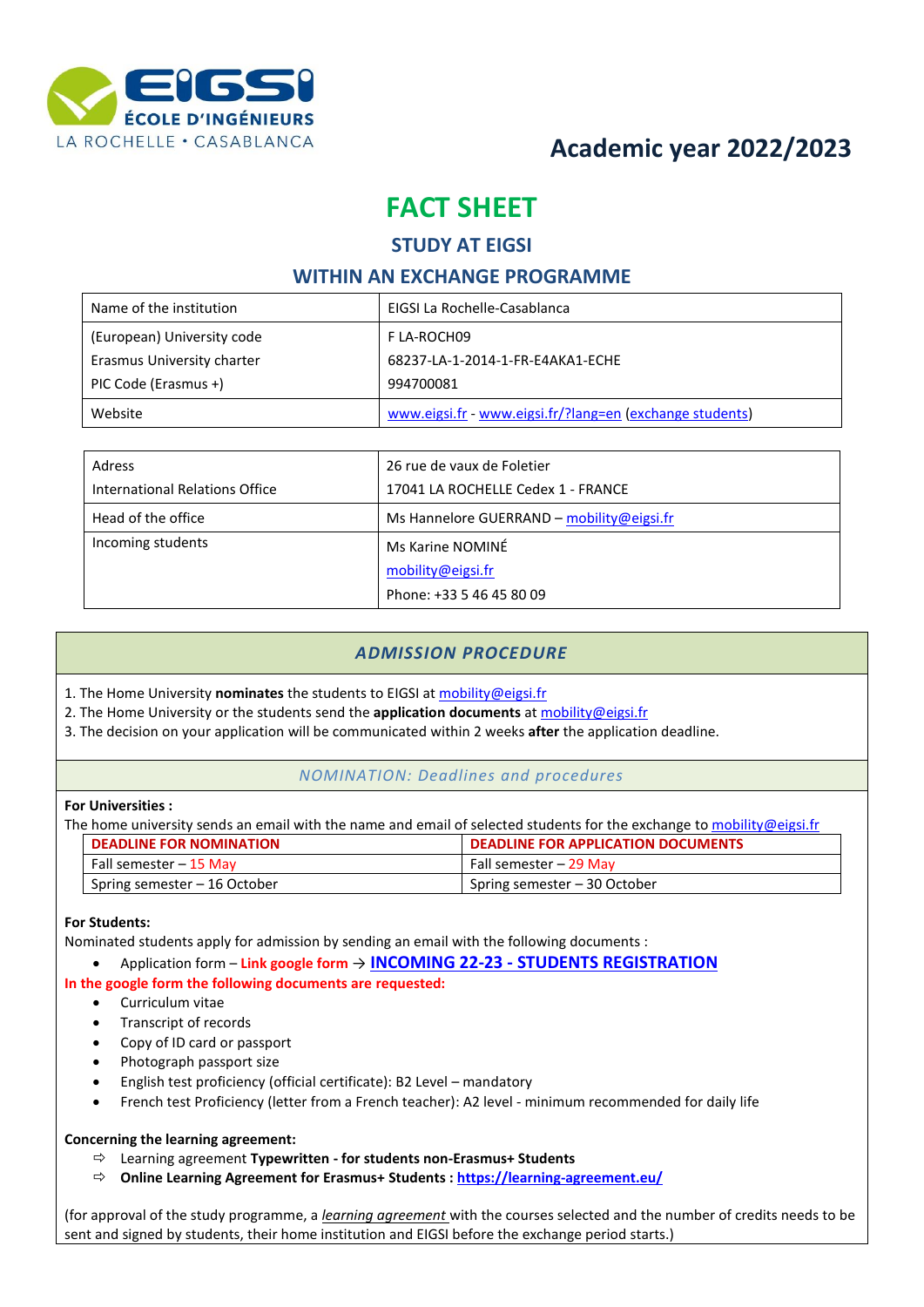## *ACADEMIC CALENDAR 2022-2023*

#### **CAMPUS LA ROCHELLE**

**Autumn Semester – S7 - 4** Beginning of term: 05/09/2022 Beginning of term Major: 27/02/2023 End of term: 16/12/2022 End of term: 12/05/2023 Exam period: continuous + week 50 Exam period: continuous + week 19

#### **CAMPUS CASABLANCA**

**Autumn Semester – S7 - 4**

Exam period: continuous + week 50 Exam period: continuous + week 19

**th year Spring semester – S8 – 4 th year**

**Semester in English : GEP Semester in French : Core programme and/or Major** Orientation week: 29/08/2022 – 02/09/2022 Beginning of term Core Programme: 02/01/2023 Semester break: weeks 44/2022 Semester break: week 7 (only if all academic unit validated)

#### **th year Spring semester – S8 – 4 th year**

**Semester in French: GEP Semester in French: Core programme and/or Major** Beginning of term: 05/09/2022 Beginning of term Core Programme: 02/01/2023 End of term: 16/12/2022 Beginning of term Major: 27/02/2023 End of term: 12/05/2023 Semester break: none Semester break: week 7 (only if all academic unit validated)

#### *ORIENTATION WEEK*

**Autumn semester:** an orientation week is mandatory in August for all exchange students before the semester start with French courses; Practical information; discovery of La Rochelle, social activities...

**From Monday 29 t h August** (arrival of the students) to **Friday 02nd September 2022**

*ACADEMIC INFORMATION*

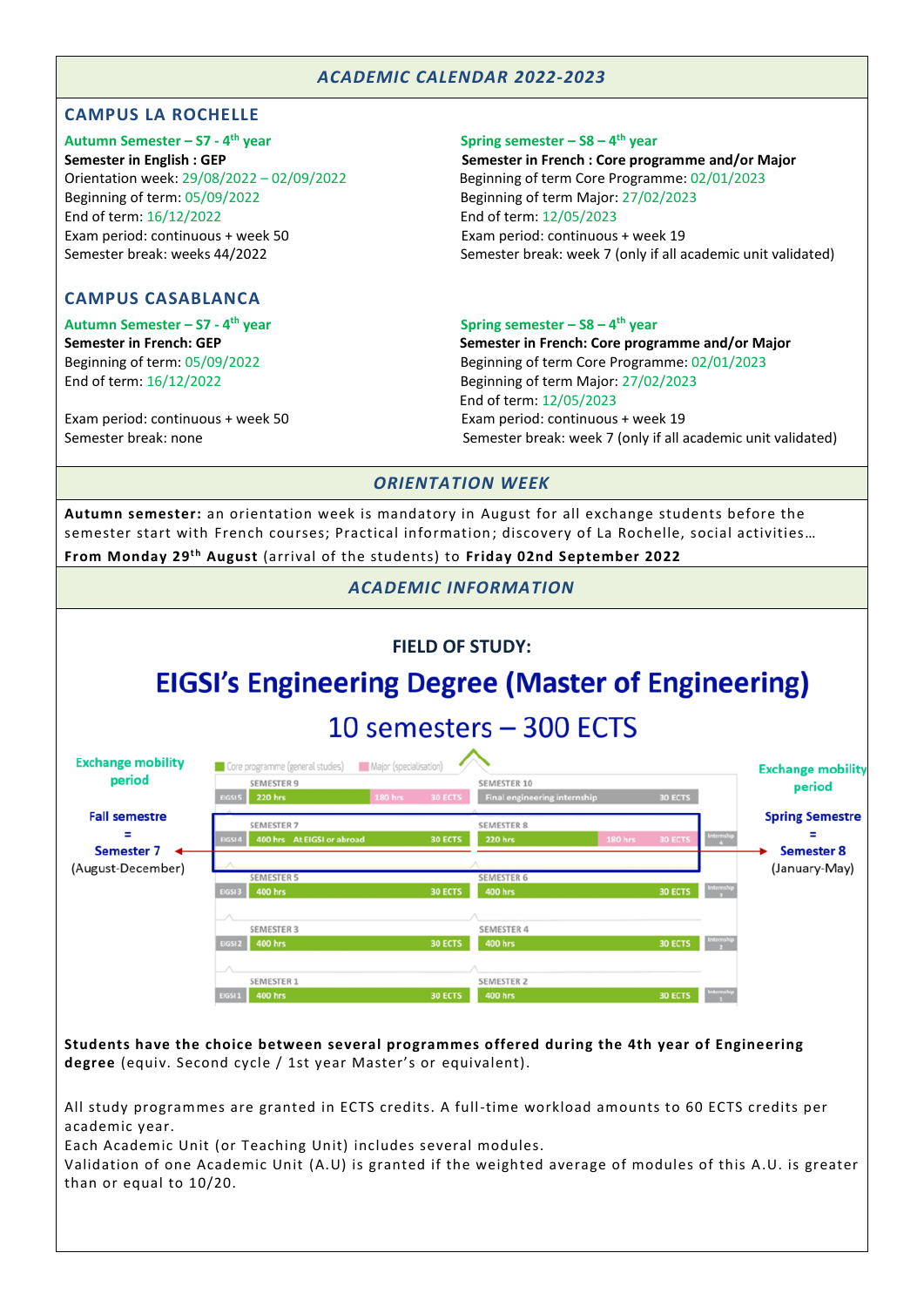# **Study @Eigsi within an exchange programme:**

# **One semester exchange:**

# **Fall semester – from August to December (semester 7)**

- **Global Engineering Programme GEP** in English
- 100 % Courses taught in English with 2 options **Data Science** or **Mechanical & Energy Engineering**
- French as Foreign Language courses
- **The student must take a minimum of 2 Academic Units - Courses of an academic unit cannot be divided.**

## **Research Project** - in English

**Main Areas of Research: Mobility (Intelligent and Integrated Mobility) and Energy (Energy and Sustainable Urban Coastline)**

- Electrical Vehicle & Batteries
- Alternative Energy Sources, storage and & transport
- Sustainable Design in Research and Development of Product
- Industrial Processes & Organization
- Transport and Urban Mobility

## **Spring Semester – from January to May (semester 8)**

- **Core programme**
- Courses taught in French
- **Courses of an academic unit cannot be divided.**

#### **1 Major**

- 10 majors taught in French
- 1 Major taught in English => "Industrial performance"
- **1 Major = 15 ECTS – it cannot be divided. The student must take all the courses.**

#### **Research Project** - in English

**Main Areas of Research: Mobility (Intelligent and Integrated Mobility) and Energy (Energy and Sustainable Urban Coastline)**

- Electrical Vehicle & Batteries
- Alternative Energy Sources, storage and & transport
- Sustainable Design in Research and Development of Product
- Industrial Processes & Organization
- Transport and Urban Mobility

## **One academic year exchange:**

**Fall semester – from August to December (semester 7) + Spring Semester – from January to May (semester 8)**

▪ Courses taught in English (S7) and mostly in French (S8), except projects and the major "Industrial performance"  $\rightarrow$  in English (S8)!

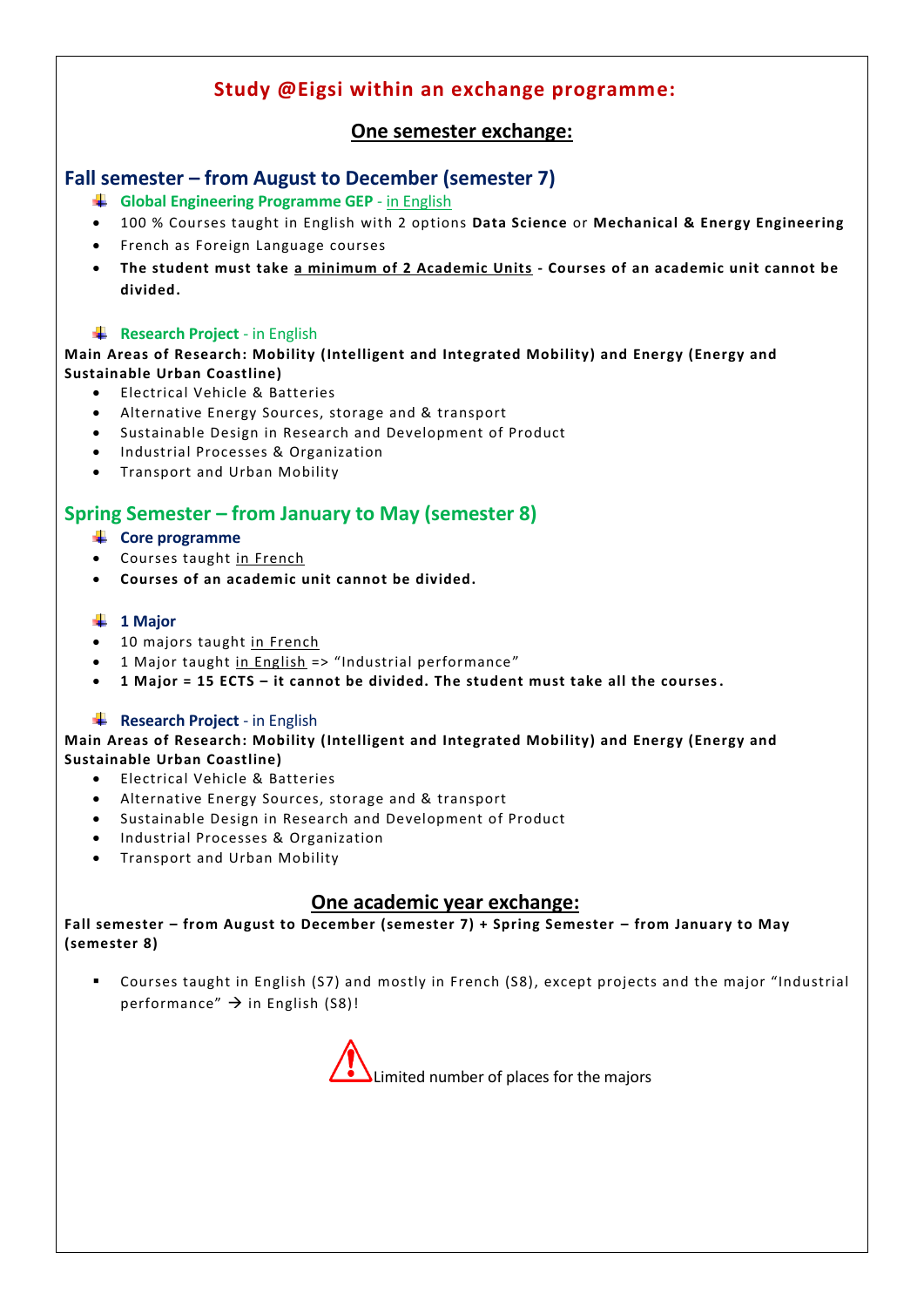## *LIST OF COURSES*

# **ENGLISH COURSES CATALOGUE**

# **Campus EIGSI La Rochelle – France**

**Language requirements: B2 level in English (mandatory) + A2 level in French (minimum recommended)**

# **Fall semester (Semester 7 – 4 th year)**

# ▪ **Global Engineering Programme – in english**

| <b>SEMESTRE 7</b>                                        |                                                           | <b>COEF / ETCS</b>      |                  |
|----------------------------------------------------------|-----------------------------------------------------------|-------------------------|------------------|
| <b>ACADEMIC UNIT (A.U)</b>                               | <b>MODULES</b>                                            | Coef /<br><b>MODULE</b> | Credits /<br>A.U |
|                                                          | <b>Business Game</b>                                      | $\mathbf{1}$            |                  |
|                                                          | Corporate Finance                                         | 2                       |                  |
| 1 - ORGANISING & MANAGING                                | <b>Company Management</b>                                 | $\mathcal{P}$           | 6                |
|                                                          | <b>International Project</b>                              | 1                       |                  |
|                                                          | Risk management                                           | $\mathcal{P}$           |                  |
| <b>2 - INDUSTRIAL ENGINEERING</b>                        | Operating reliability                                     | 1                       | 6                |
|                                                          | 6 SIGMA Project                                           | 3                       |                  |
| 3 - PROJECT                                              | <b>Company Challenge</b>                                  | 5                       | 5                |
|                                                          | French as foreign Language (INCOMING)                     | 2                       |                  |
| <b>4 - LANGUAGES &amp; HUMANITIES</b>                    | <b>Cross-cultural Awarness</b>                            | $\mathcal{P}$           | 5                |
|                                                          | Diversity management                                      | $\mathbf{1}$            |                  |
|                                                          | <b>Data Visualization</b>                                 | 3                       |                  |
| <b>5 - OPTION 1 - DATA SCIENCE</b>                       | <b>Multicriteria Optimization and Goal</b><br>Programming | 2                       | 8                |
|                                                          | <b>Information Systems</b>                                | 3                       |                  |
|                                                          | <b>Computational Methods in Mechanics</b>                 | 3                       |                  |
| 5 - OPTION 2 - MECHANICAL & ENERGY<br><b>ENGINEERING</b> | <b>Heat Transfer</b>                                      | 3                       | 8                |
|                                                          | <b>Mechanical Vibrations</b>                              | 2                       |                  |

# **Spring semester (Semester 8 – 4th year)**

- **1 Specialization (major)**
- [Industrial Performance](https://www.eigsi.fr/formation/industrial-systems-engineering-and-management-major/?lang=en) *(in French or in English)*

One academic unit cannot be divided. The student must take all the courses of a same academic unit.

# **Semester 7 or 8 – 4th year (Fall or Spring semester)**

## ▪ **Projects of Research**

At EIGSI, research is organised around two strands:

- o Mobility (Smart and Integrated Mobility)
- o Energy (Energy and Sustainable Urban Coastal Development)

<https://www.eigsi.fr/engineering-school-france-research/research-at-eigsi-2/?lang=en> Should you be interested in other subject areas, please do not hesitated to contact us.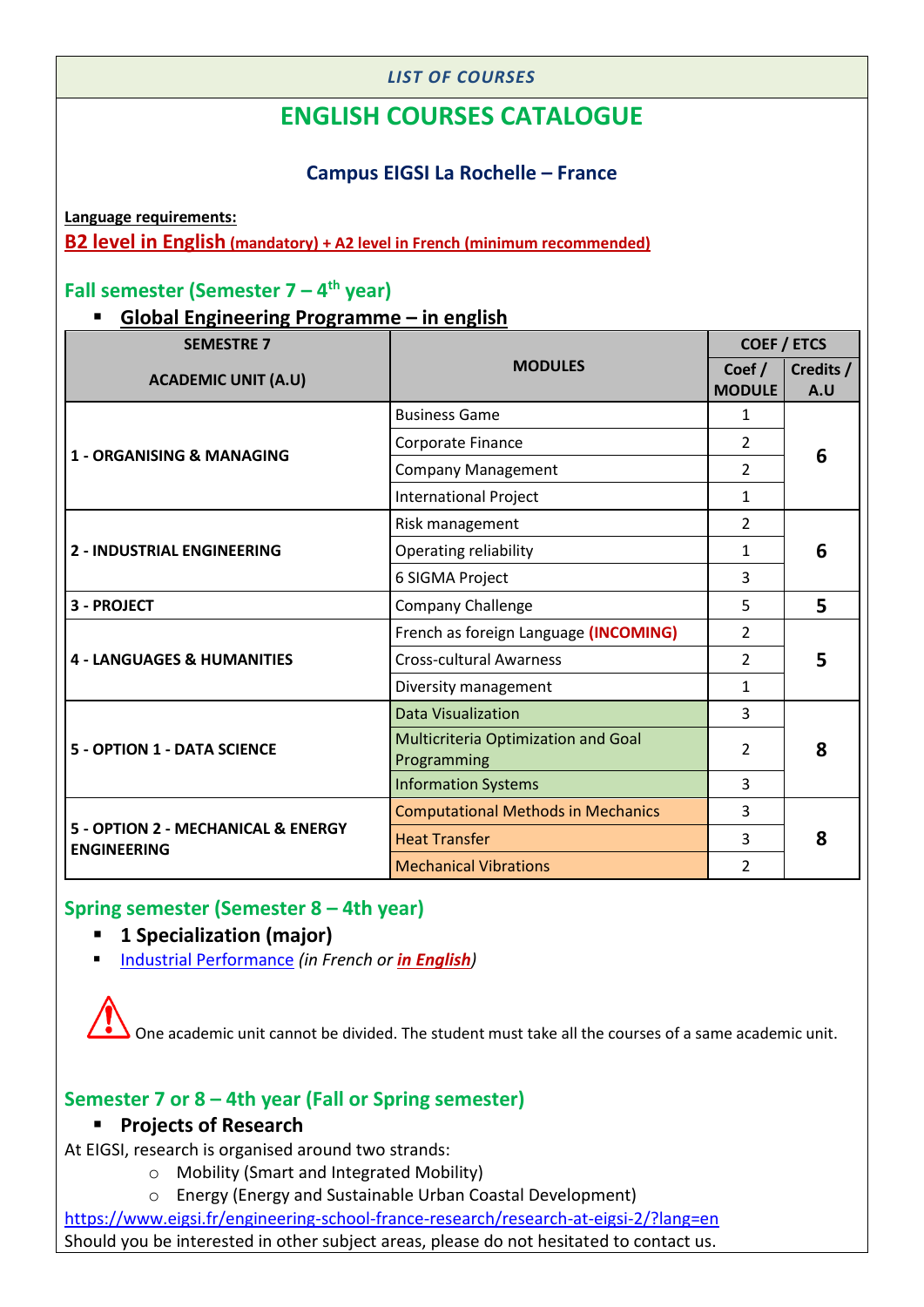# **FRENCH COURSES CATALOGUE**

**Language requirements:** 

**B1 level in French (mandatory)**

## **Campus EIGSI Casablanca - Morocco**

**Fall semester (Semester 7 – 4 th year)** 

**Global Engineering Programme – in French** 

# **Spring semester (Semester 8 – 4th year)**

## **Specialization (major) – 15 ECTS**

- [Construction & Public Works](https://www.eigsi.fr/formation/construction-and-public-works-major/?lang=en) *(in French)*
- [Supply Chain Management and International Transport](https://www.eigsi.fr/formation/supply-chain-management-and-international-transport-major/?lang=en) *(in French)*
- [Artificial Intelligence and Big Data](https://www.eigsi.fr/formation/artificial-intelligence-and-big-data-major/?lang=en) *(in French)*

# **Campus EIGSI La Rochelle – France**

# **Spring semester (Semester 8 – 4th year)**

# **Specialization (major) – 15 ECTS**

- [Mechanical Design & Industrialization](https://www.eigsi.fr/formation/design-and-industrialization-of-mechanical-systems-major/?lang=en) *(in French)*
- [Industrial Performance](https://www.eigsi.fr/formation/industrial-systems-engineering-and-management-major/?lang=en) *(in French or in English)*
- Energy & Environment [Sustainable Housing or Sustainable Mobility Option](https://www.eigsi.fr/formation/energy-and-environment-majors-transport-or-construction-applications/?lang=en) *(in French)*
- [Network Architecture & Information Systems](https://www.eigsi.fr/formation/integration-of-networks-and-information-systems-major/?lang=en) *(in French)*
- [Mechatronics](https://www.eigsi.fr/formation/mechatronics-major/?lang=en) *(in French)*
- **[Industry 4.0](https://www.eigsi.fr/formation/industry4-0/?lang=en)** (in French)
- [Green Computing \(new in 2022\)](https://www.eigsi.fr/formation/green-computing-major/?lang=en) *(in French)*
- [Health Care Systems Engineering \(new in 2022\)](https://www.eigsi.fr/formation/healthcare-systems-engineering-major/?lang=en) *(in French)*

# **Campus EIGSI La Rochelle – France & Campus EIGSI Casablanca -Morocco Spring semester (Semester 8 – 4th year)**

# **Core programme**

| <b>MODULE (TRONC COMMUN)</b>                                             | <b>EVALUATION</b> | <b>COEFFICIENT</b><br><b>EPREUVE</b> | <b>COEFFICIENT</b><br><b>MODULE</b> | <b>COEFFICIENT UE</b><br>et ECTS |  |
|--------------------------------------------------------------------------|-------------------|--------------------------------------|-------------------------------------|----------------------------------|--|
| UNITE D'ENSEIGNEMENT : MÉTHODES STATISTIQUES APPLIQUÉES à l'ENTREPRISE   |                   |                                      |                                     |                                  |  |
|                                                                          | 1 épreuve écrite  |                                      |                                     |                                  |  |
| Analyse de données (ADD)                                                 | 1 étude de cas    |                                      |                                     |                                  |  |
| Plan d'Expériences (PEX)                                                 | 1 épreuve écrite  |                                      |                                     |                                  |  |
|                                                                          | 1 étude de cas    |                                      |                                     |                                  |  |
| UNITE D'ENSEIGNEMENT : ORGANISATION ET MANAGEMENT D'ENTREPRISE           |                   |                                      |                                     |                                  |  |
| Développement Durable                                                    | 1 épreuve écrite  |                                      | 0,5                                 |                                  |  |
| Systèmes de Management QSSE                                              | 1 épreuve écrite  |                                      | 1,5                                 | Δ                                |  |
| Expérience professionnelle :<br>"Initiative personnelle" ou "Technicien" | Rapport           |                                      | 2                                   |                                  |  |
| UNITE D'ENSEIGNEMENT : INNOVATION & ENTREPRENEURIAT                      |                   |                                      |                                     |                                  |  |
| Projet "Innovation & Entrepreneuriat"                                    | Contrôle continu  |                                      |                                     | 5                                |  |
| UNITE D'ENSEIGNEMENT : LANGUES ET SCIENCES HUMAINES                      |                   |                                      |                                     |                                  |  |
|                                                                          | Rapport           |                                      |                                     |                                  |  |
| <b>Intercultural Management</b>                                          | Soutenance        |                                      |                                     | 3                                |  |
| Beeing an Engineer Today                                                 | Contrôle continu  |                                      |                                     |                                  |  |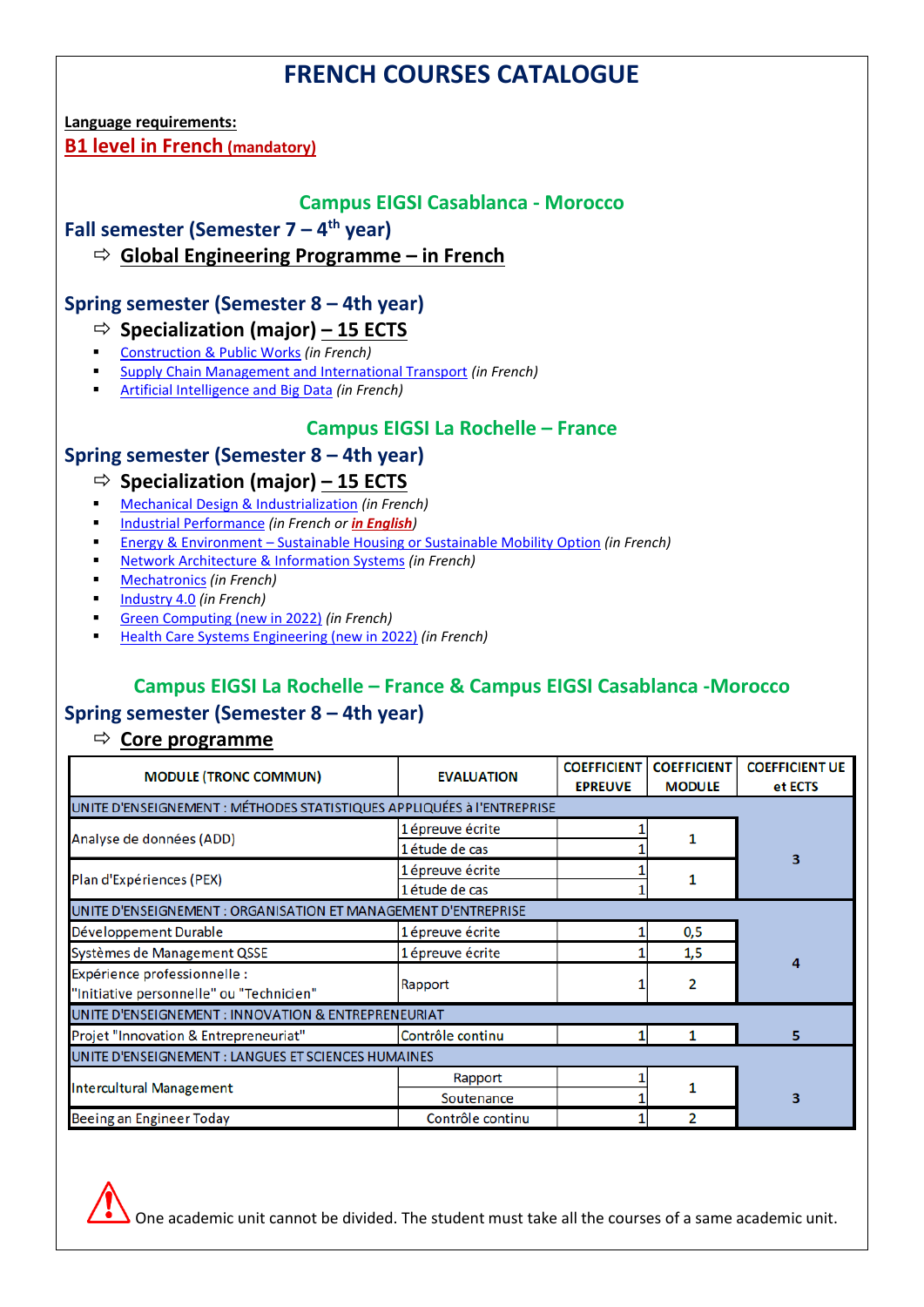## *PRACTICAL INFORMATION*

#### *ACCOMMODATION*

EIGSI does not offer housing for exchange students but provides information and a list of external accommodations. Useful address :

All the information related to accommodation in La Rochelle is available on the school website:

<https://www.eigsi.fr/campus-life/accomodation/?lang=en>

#### **Contact:**

Housing department - Phone. +33 5 46 45 80 05 – email : [logement@eigsi.fr](mailto:logement@eigsi.fr)

#### *STUDENTS FROM A COUNTRY WITHIN THE EUROPEAN UNION*

#### **VISA**

## **Resident permit**

Students from a country within the European Union do not need residency permits but must have a valid ID Card and/or passport

#### **INSURANCE**

## **Students Social Security**

They are exempted from registration with the general national healthcare system through the Caisse d'Assurance Maladie website as long as they hold either a European health insurance card (or temporary certificate) and an international private insurance valid for the entire academic year.

Students should send social security documents to the International Relations Department by email at [mobility@eigsi.fr](mailto:mobility@eigsi.fr) once accepted:

- Copy of the **[European Health Insurance Card \(EHIC](https://ec.europa.eu/social/main.jsp?catId=559)** CEAM in French) Compulsory
- Proof of coverage by a conventional healthcare system or private insurance, translated into French or English.

Students without [European Health Insurance Card \(EHIC\)](https://ec.europa.eu/social/main.jsp?catId=559) must be registered with the general national healthcare system through the **[Caisse d'Assurance Maladie website](https://etudiant-etranger.ameli.fr/#/).**

## **Additional insurance**

All students are required to take out civil liability insurance.

This insurance is included in renter's insurance, but the coverage is very limited. It is preferable to take out a more complete policy through the "vie étudiante" insurance.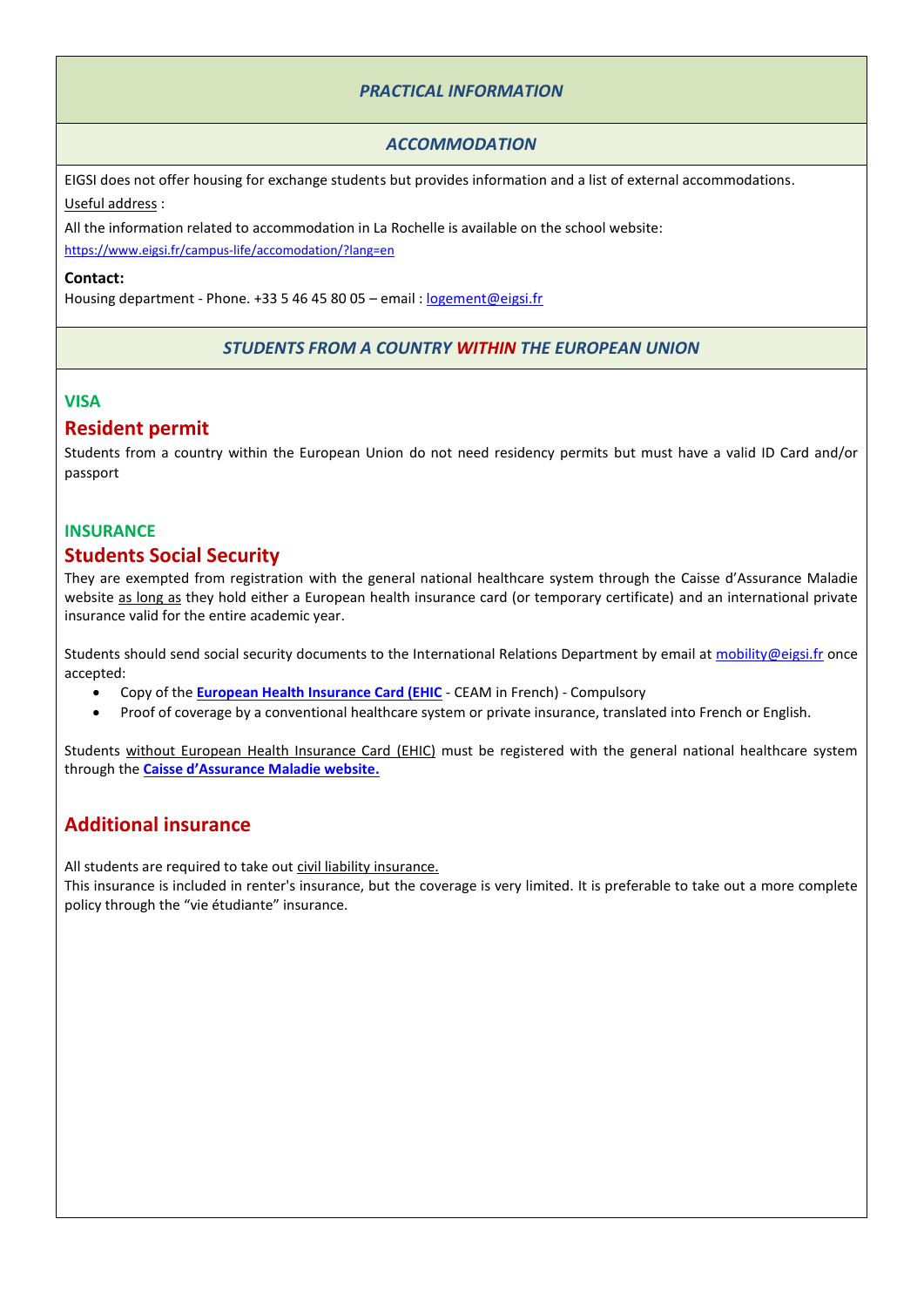## *STUDENTS FROM A COUNTRY OUTSIDE THE EUROPEAN UNION*

#### **VISA**

## **Resident permit**

International students from a country outside the European Union must have **a long stay visa**. A pre-registration certificate is provided at the start of Campus France procedures.

**The procedure to validate their residence permit must to be made ONLINE in a maximum of 3 months after their arrival**; They must have a personal postal address in France and a French bank card (the opening of bank account will be made on their arrival. This validation is essential to stay in France on a regular basis.

The visa is usually valid for one year.

**Office Français de l'Immigration et de l'Intégration (OFII - French Immigration Office):**  Immediately upon arrival at EIGSI, and also 3 months after their arrival, students will carry out procedures required by OFII, pay the tax online (**tax of 1st issue: 50 €)** and validate their Long Stay Visa. This is done on the validation website[: https://administration-etrangers-en-france.interieur.gouv.fr/particuliers/#/](https://administration-etrangers-en-france.interieur.gouv.fr/particuliers/#/) **Online payment by Credit card (visa/Mastercard)**

After payment of the fee, the visa will be validated. A certificate will be sent by email. Students must keep this certificate carefully. It will be necessary for the procedures of registering for Social Security (CPAM), application for housing assistance (CAF) and renewal of residence permit.

# **INSURANCE Students Social Security**

Students from a country outside the European Union must be registered with the general national healthcare system through the **[Caisse d'Assurance Maladie website](https://etudiant-etranger.ameli.fr/#/).**

This registration is free of charge.

This affiliation only covers part of the health costs (up to 70%). Some expenses are not covered: hospitalization, optical and dental expenses.

Their birth certificate translated into French is necessary to complete these procedures (Social security, CAF..)

#### **Exception: Quebec**

Presentation of a valid form **SE 401 Q 106** exempts students from registering with French social security. Students who come to EIGSI for less than 3 months are not covered by the student health insurance plan. Therefore, they must take out insurance in their home country that is valid in France.

# **"Mutuelle" : Additional healthcare and insurance**

All students are required to take out civil liability insurance.

This insurance is included in renter's insurance, but the coverage is very limited. It is preferable to take out a more complete policy through the "vie étudiante" insurance.

The mandatory state insurance does not cover all healthcare costs. Only **70 to 80% of medical costs are covered. Hospitalisation** costs, **dental care** and **optical costs** are not covered and are very expensive.

In addition, students must take out **civil liability insurance**. This insurance is underwritten in the framework of an insurance company is very limited. It is better to subscribe and complete **student life insurance**, which is more beneficial.

EIGSI also has an agreement with a healthcare insurance provider for students, [SMERRA,](https://smerra.fr/) for **2 Packs Santé.**